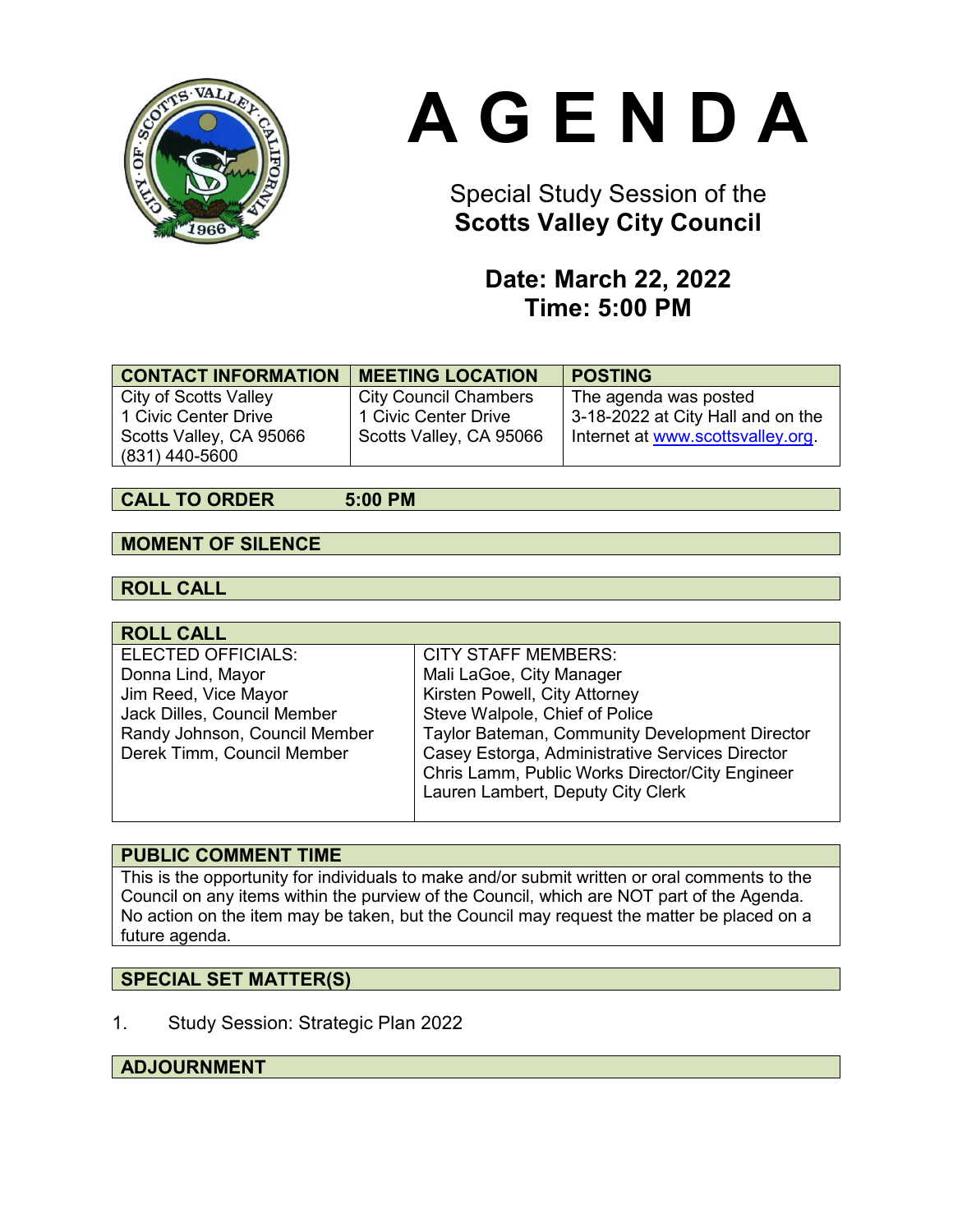# **City of Scotts Valley CITY COUNCIL STAFF REPORT**

**DATE:** March 22, 2022

**TO:** Honorable Mayor and City Council

**FROM:** Mali LaGoe, City Manager

#### **SUBJECT: STRATEGIC PLAN STUDY SESSION**

#### **SUMMARY OF ISSUE**

As the highest level of leadership in the City, one of the Council's responsibilities is to establish the vision for the City's future. In the absence of a City Vision Statement, the Council's four strategic goals provide insights into that vision. Two of the goals focus on high performance city operations while the other two focus on what makes Scotts Valley the "right place" for people to live, work and visit.

| <b>Community Value</b><br><b>City Operations</b>                                                                    |                                                                                                                  |
|---------------------------------------------------------------------------------------------------------------------|------------------------------------------------------------------------------------------------------------------|
| 1. Ensure long-term financial stability<br>2. Implement operational initiatives to<br>enhance city services<br>base | 1. Encourage business development<br>and expand the City's economic<br>2. Maintain quality of life for residents |

Of course, these two categories are interdependent in many ways. For example, the City's financial stability is dependent on local taxes which come from a thriving business sector and residents' quality of life is impacted by the city's operational effectiveness to deliver services.

On a surface level, these four goals provide a broad vision for the City's future however they are so broad, they risk varied (potentially inconsistent) interpretation. The purpose of this study session, is for the Council to provide further definition of each of these goals by discussing questions such as: *What would success look like? How would we know if we were successful?* 

Staff requests that City Council further defined each of these goals by agreeing on key performance indicators (KPIs). From there, staff will have the information needed to conduct the next steps in the strategic planning process.

#### **Strategic Planning Process**

Once desired outcomes (goals) are identified and defined through KPIs by the City Council, Staff will then assess the current situation through questions such as: *where*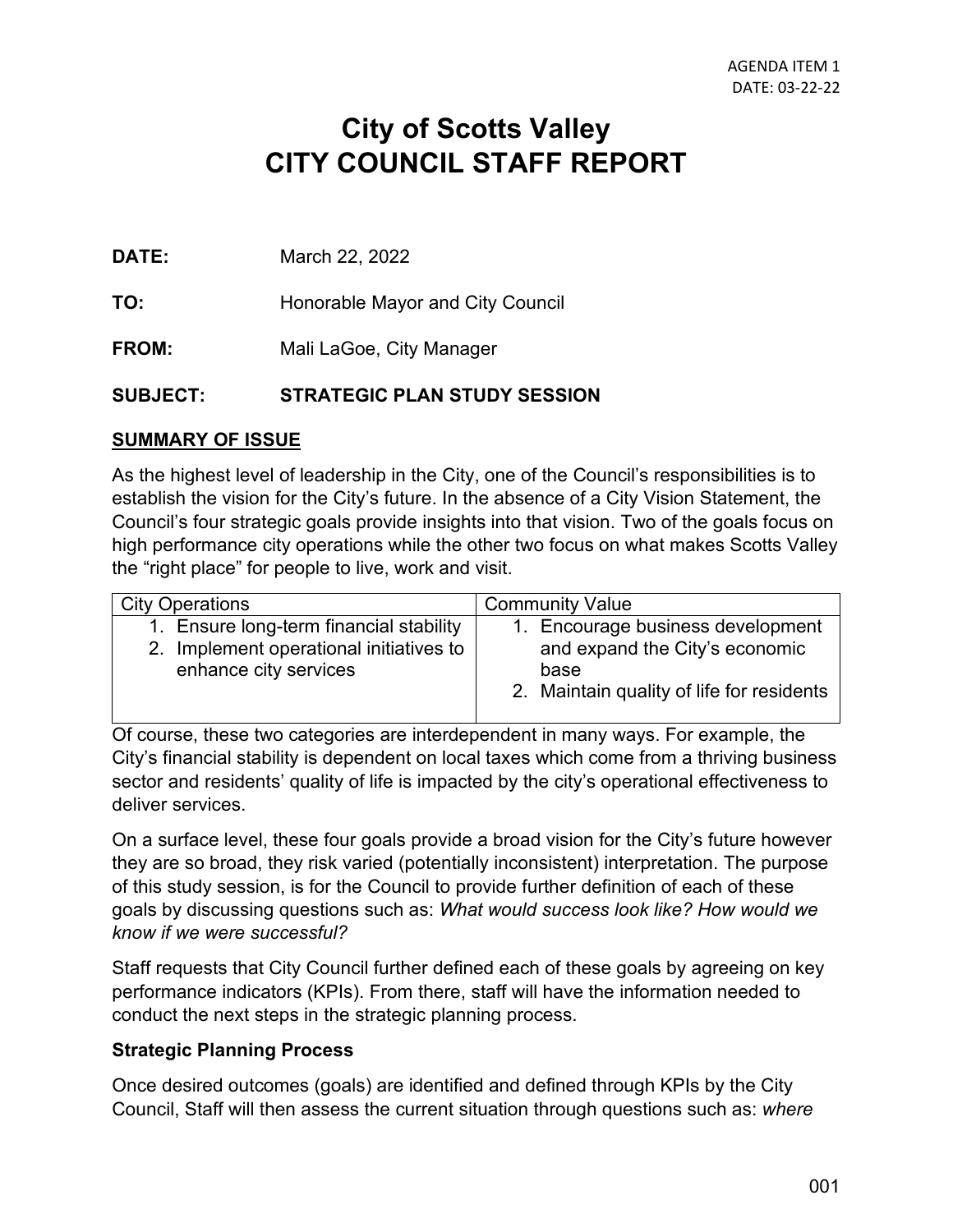*are we now? What opportunities or resources do we have to support where we want to go and what challenges or obstacles will inhibit our progress?*

This information will guide staff to define the best next steps (in the form of an annual plan) to move toward the Council's defined goals.



#### Summary Process for Strategic Planning

Flexibility and readiness are key to capturing emerging opportunities such as grants or other funding while always keeping our sights on the end goal. Therefore, Staff will repeat steps 2 and 3 as often as necessary to continuously adjust and adapt to changing circumstances while the goals set by Council remain our "north star".

#### **Strategic Planning Roles**

The City Council defines its priorities as high level, outcome-oriented City Goals. The Council's approval of key performance indicators (KPIs) provides clarity of intent, ensuring broad understanding of what success looks like. It is important to note that KPIs are indications of success but may not be controllable by the City alone. (Step 1)

The Executive Team, as the operational leaders of the City, then takes Council's priorities and operationalizes them based on subject matter expertise, resources and opportunities available. The Executive Team communicates its plans both back to Council to confirm strategic alignment and to staff to guide daily operations. (Steps 2 & 3)

All City staff have a responsibility to know the City's priorities (as identified by Council) and plans (as developed by the Executive Team) and use those as their daily guide to prioritize tasks, assignments, and teamwork.

Community feedback and input is key at all levels to ensure the City is aligning resources to the community's highest needs and wants.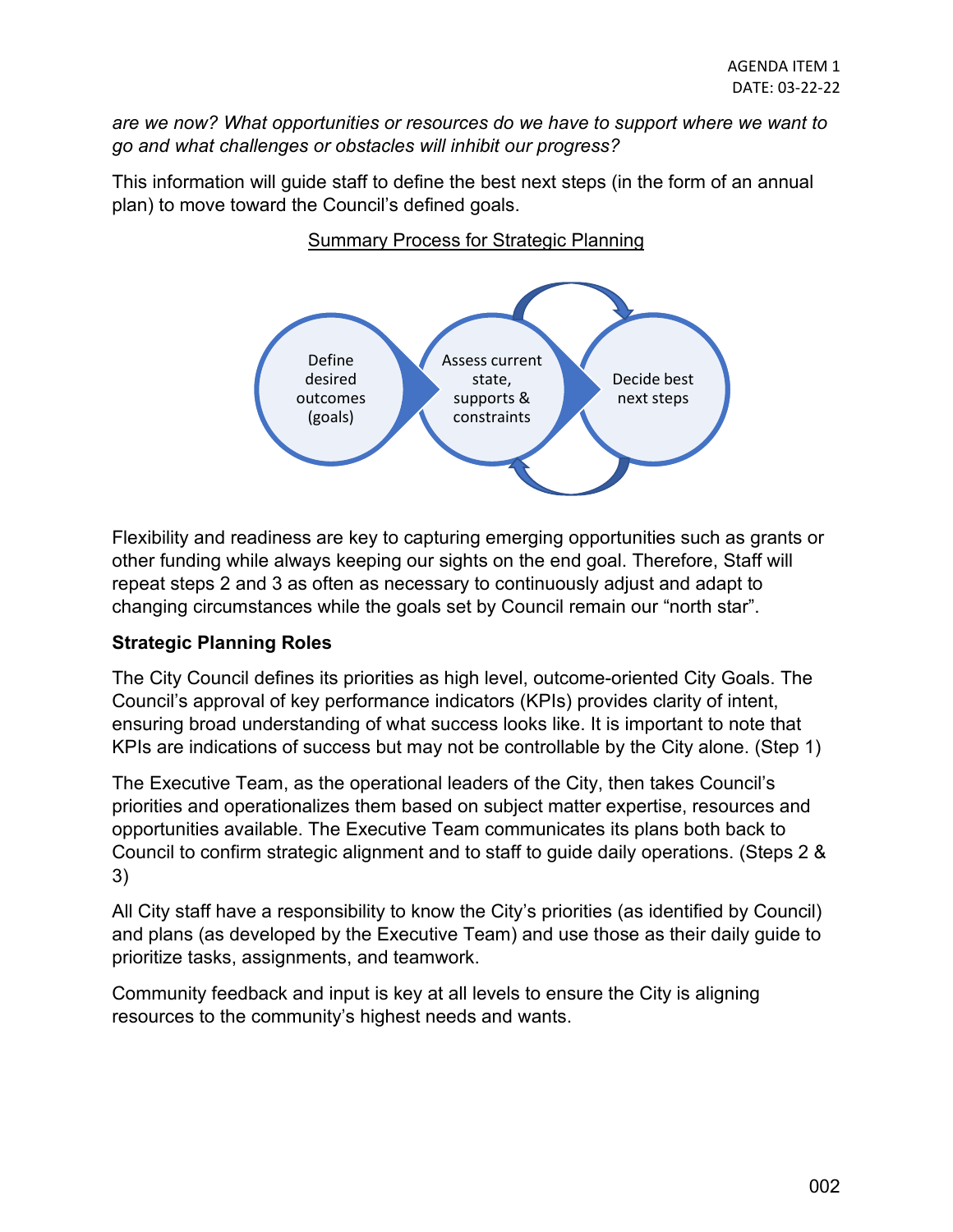#### Summary of Roles for Strategic Planning



#### **Long-Term Strategic Goals and Key Performance Indicators (KPIs)**

To assist the Council to think through and discuss *what success looks like* and *how would we know if we are successful,* staff have developed suggested Key Performance Indicators for each of the 4 broad goals. These measures are not intended to be achievable in one year, but rather help to define what success ultimately looks regardless of how long it takes to get there. KPIs are also not static outcomes, meaning if met in one year, they may not be achievable in the following year if conditions change. Council and Staff can use KPI status to inform decision making and priority setting in a changing environment.

In addition, the Council may want to consider bringing further focus on the  $4<sup>th</sup>$  goal, maintaining quality of life for residents. This goal is the most broad and could include several issues of importance to City residents such as pedestrian/bicycle experience/safety, diversity, equity and inclusion, park amenity improvements, street condition, environmental sustainability, affordable housing, cultural and community events, wildfire preparedness, etc.

The Council could consider splitting that goal into 2-3 more specific goals or revise the goal to be more clearly defined. Finally, the City's goal of building a Town Center may warrant being a standalone goal, if the Council chooses to elevate it's prominence.

#### **Strategic Planning Cycle**

Once staff receive Council direction on the City's FY 22-23 goals, the Executive Team will develop a plan and identify achievable next steps for the City's annual plan and incorporate related funding in the FY22/23 proposed budget. The City Manager will provide quarterly updates to the Council on progress and the executive team will bring items for approval at regular Council meetings to move specific projects forward identified in the plan.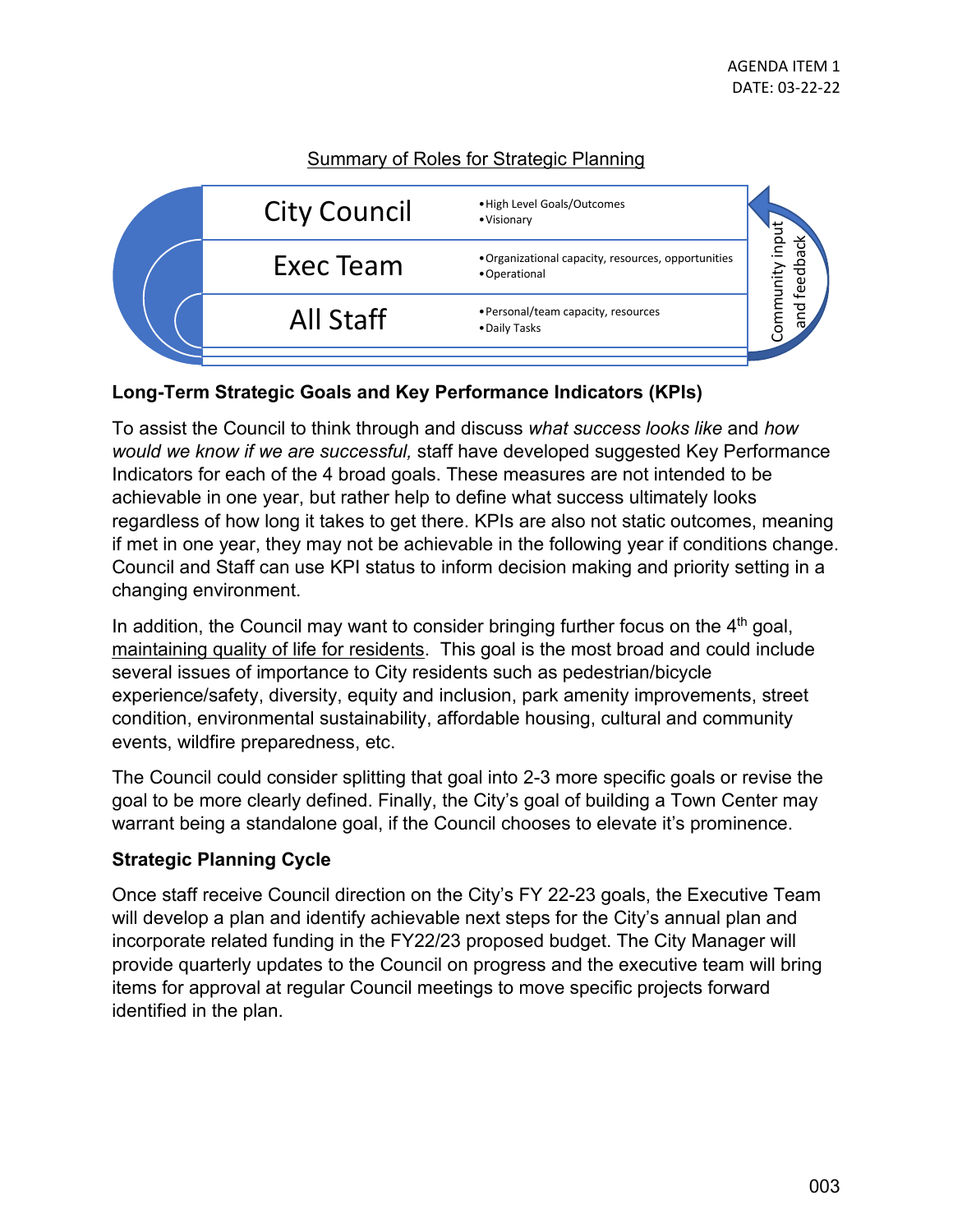

#### **FUNDING IMPACT**

There is no fiscal impact of this item.

#### **STAFF RECOMENDATION**

Staff recommends the City Council discuss and provide direction to staff regarding the City's long-term goals, strategic planning process, roles, and responsibilities. Specifically:

- 1. Continuing the 4 broad goals from 2021/22 with or without changes
- 2. Approving associated Key Performance Indicators for each goal as proposed or with changes
- 3. Provide feedback on the roles and planning cycle presented

| <b>TABLE OF CONTENTS</b> | <b>PAGE</b> |
|--------------------------|-------------|
|                          |             |